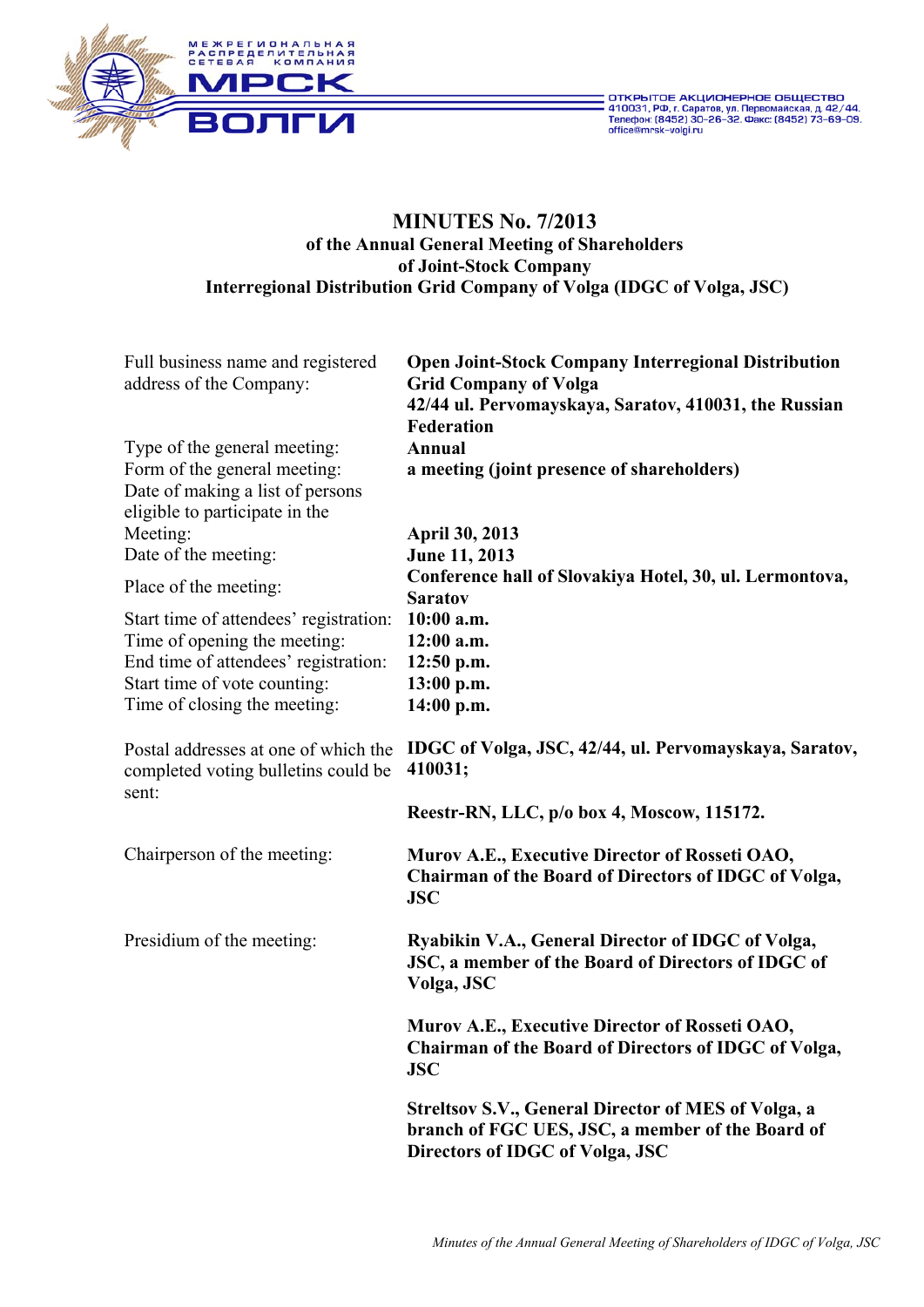**Bashindzhagyan A.A., Consultant of The Corporate Governance Section within the Department of Corporate Governance, Pricing Environment and Control&Audit Activities in fuel-and-power sectors controlled by the Ministry of Energy of the Russian Federation, a member of the Board of Directors of IDGC of Volga, JSC**

Secretary of the meeting: **Khadieva N.V., Leading Specialist of Corporate Events and Reporting Section within the Department of Corporate Governance and Cooperation with Shareholders of IDGC of Volga, JSC** 

Pursuant to Article 81 of the Federal Law "On Joint Stock Companies", this agreement shall be considered as the interested party transaction: No. 56 of the Federal Law No. 208-FZ "On Joint-Stock Companies" dated 26.12.1995, functions of the Counting Commission shall be performed by the Company's Registrar – Limited Liability Company Reestr-RN.

Business address (location) of the Registrar: 2/6, bld.3-4, Podkopayevskiy pereulok, Moscow, 109028

Authorized representatives of the Company's Registrar: Semenova V.A., Gareeva I.R., Sultanova D.A.

 The Minutes of the Counting Commission on the results of voting at the Annual General Meeting of Shareholders of IDGC of Volga, JSC is attached to this Minutes (Appendix No. 1).

#### **Agenda:**

**1. Approval of the Annual report, Annual financial statements, as well as distribution of profit (including payment of dividends) and losses of the Company according to the results of the 2012 fiscal year.** 

- **2. Election of members of the Board of Directors of the Company.**
- **3. Election of members of the Internal Audit Commission of the Company.**
- **4. Approval of the Company's Auditor.**

#### **Murov A.E.**

 Murov A.E. greeted the attendees at the beginning of the speech, welcomed them to the event and gave the floor to Semenova V.A., a duly authorized representative of the Registrar (Reestr-RN, LLC) to announce the results of the attendees' registration.

#### **Semenova V.A.**

Semenova V.A. announced the voting results to the attendees and their authorized representatives participating in the Annual General Meeting of Shareholders of Open Joint-Stock Company Interregional Distribution Grid Company of Volga and declared a quorum present.

According to the Register of registered securities holders as of April 30, 2013, holders of 178,577,801,146 votes were included in the list of persons eligible to participate in the Annual General meeting of Shareholders of the Company.

As of June 11, 2013, 12:00 a.m., the number of votes held by persons participating in the meeting with regard to the first agenda item – 158,825,689,924; with regard to the second agenda item  $-1,747,099,719,684$ ; with regard to the third agenda item  $-158,824,698,689$ ; with regard to the fourth agenda item – 158,825,689,924.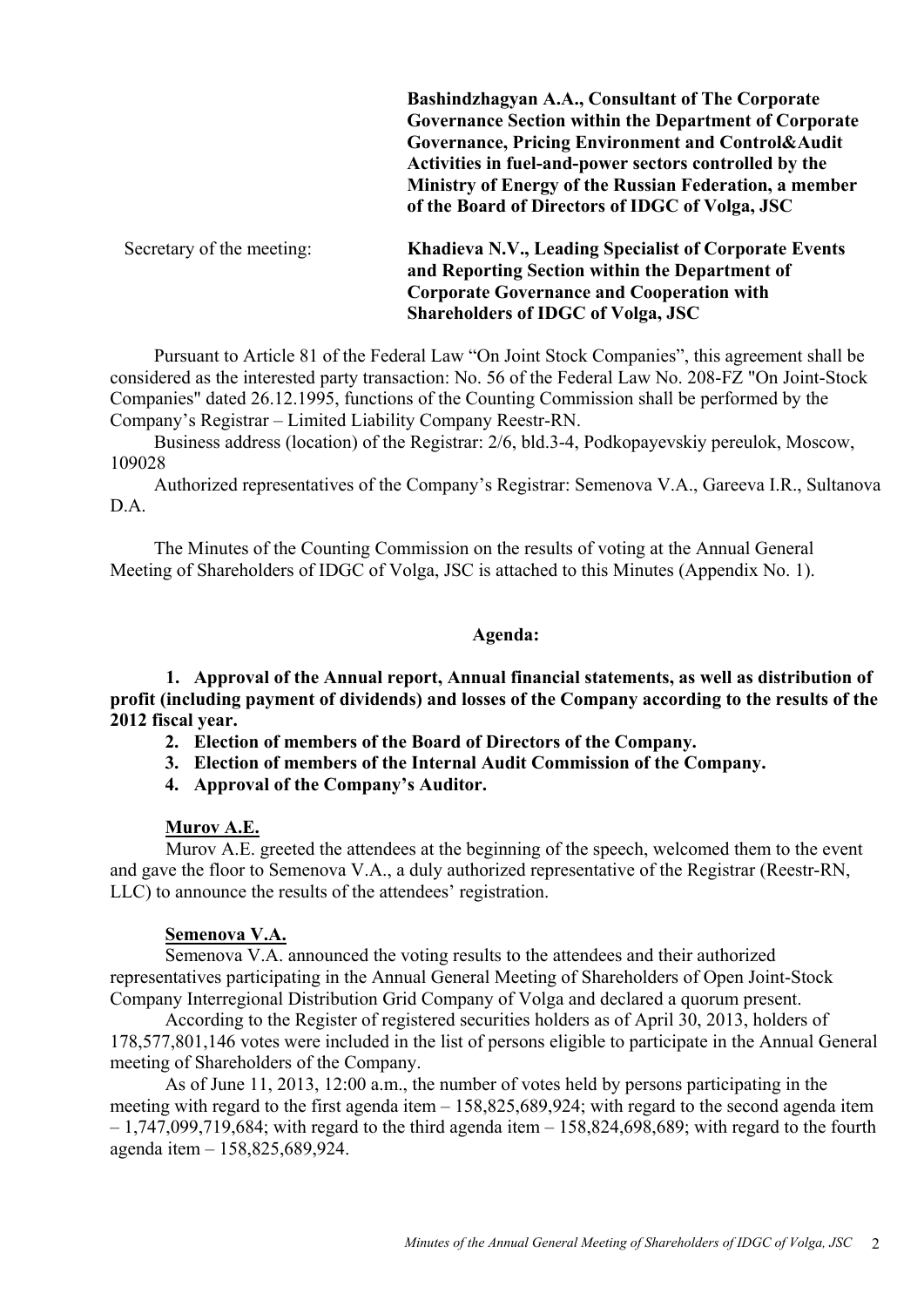The number of votes held by persons who participated in the General Meeting and voted on all agenda items, is greater than one half of the votes attributed to allotted/placed shares of the Company carrying voting rights. The quorum with regard to all agenda items is present.

## **Murov A.E.**

Murov A.E. called the Annual General Meeting of Shareholders of IDGC of Volga, JSC to order, announced the agenda and procedures for transacting business at the Meeting.

### **Semenova V.A.**

 Semenova V.A. the procedure for voting on the agenda items, including cumulative voting process, as well as the rules for filling in the ballot papers.

Hereafter, in compliance with the procedural rules of the meeting, the Chairman made a motion to proceed with discussing the items on the agenda of the Annual General Meeting of Shareholders of IDGC of Volga, JSC.

**Regarding the first agenda item, namely:** "**Approval of the annual report, annual financial statements, including distribution of the Company's profits (including payment of dividends) and losses based on the results of the 2012 fiscal year**"**,** the attendees heard the reports delivered by Ryabikin V.A., General Director of IDGC of Volga, JSC, Tamlenova I.A., Chief Accountant, Head of the Department of Accounting and Reporting of IDGC of Volga, JSC.

**Ryabikin V.A** submitted a detailed report on the results of the Company's activities for 2012 for consideration by the Annual General Meeting of Shareholders, announced financial and economic performance data for 2012 and presented the development outlook for the Company.

**Tamlenova I.A.** brought to the attention of the attendees the information contained in the annual financial statements of the Company prepared in compliance with the Russian Accounting Standards and announced proposals on distribution of the Company's profit for 2012 and payment of dividends according to the results of the 2012 fiscal year.

 The annual report of IDGC of Volga, JSC for 2012 is attached to these Minutes (Appendix No. 2).

 The annual financial statements of IDGC of Volga, JSC for 2012 are attached to these Minutes (Appendix No. 3).

**Regarding the second agenda item, namely:** "**Election of the members of the Board of Directors of the Company**", the attendees heard the report delivered by Rebrova N.L., Deputy General Director for Corporate Governance of IDGC of Volga, JSC.

**Rebrova N.L.** reported on the procedure for making the List of Candidates for the Board of Directors of the Company and brought to the attention of the attendees the details of the candidates for the Board of Directors nominated by the shareholders of the Company within the time-limit set forth by the Federal Law "On Joint-Stock Companies" and the Articles of Association of the Company.

 **Regarding the third agenda item, namely:** "**Election of the members of the Internal Audit Commission of the Company**"**,** the attendees heard the report delivered by Rebrova N.L., Deputy General Director for Corporate Governance of IDGC of Volga, JSC.

> **Rebrova N. L.** reported on the procedure for making the List of Candidates for the Internal Audit Commission of the Company and brought to the attention of the attendees the details of the candidates for Internal Audit Commission nominated by the shareholders of the Company within the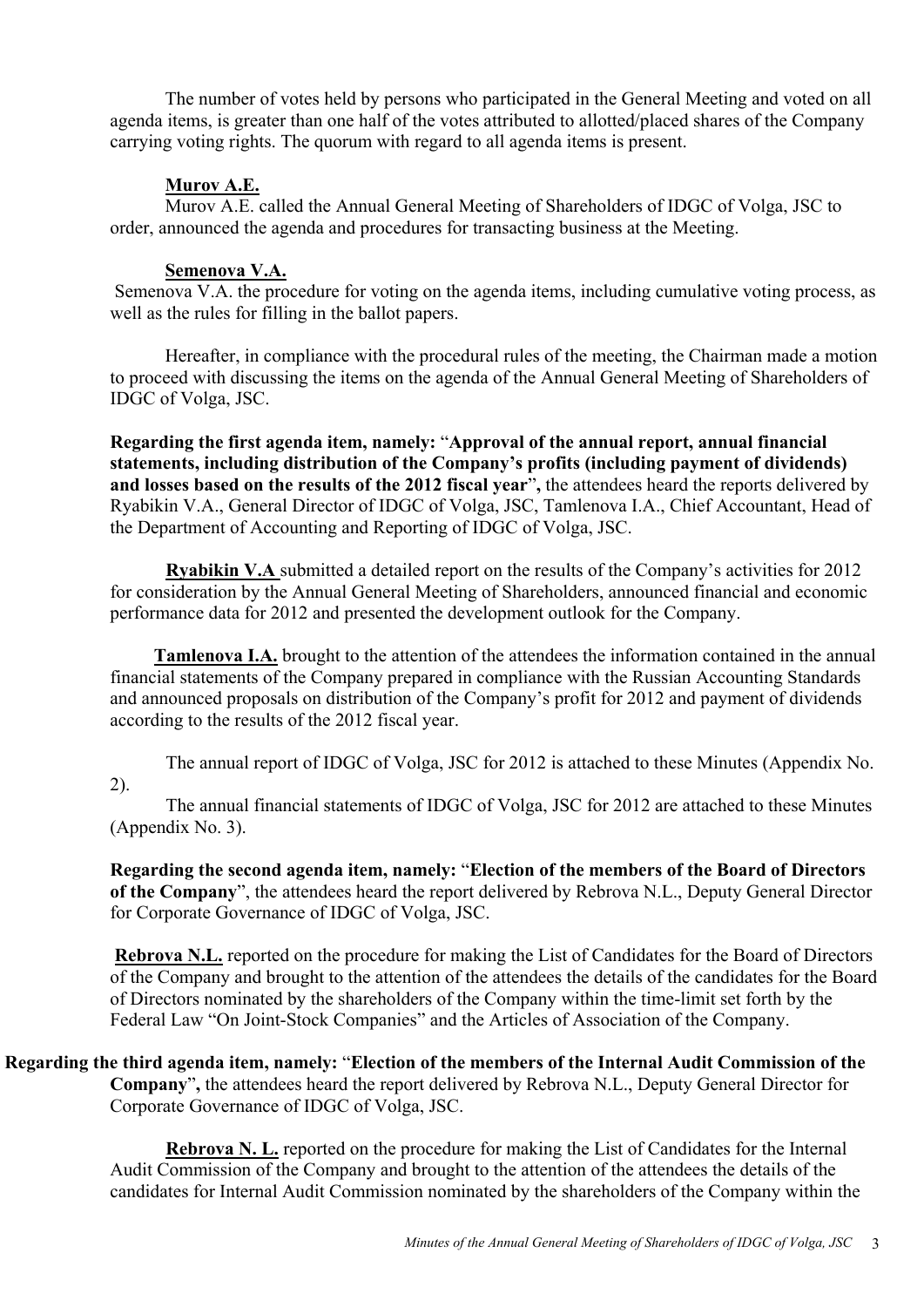time-limit set forth by the Federal Law "On Joint-Stock Companies" and the Articles of Association of the Company.

**Regarding the fourth agenda item, namely:** "**Approval of the Company**'**s Auditor**"**,** the attendees heard the report delivered by Tamlenova I.A., Chief Accountant, Head of the Department of General and Tax Accounting and Reporting of IDGC of Volga, JSC.

**Tamlenova I.A.** brought to the attention of the attendees the details of KPMG CJSC – a candidate company proposed by the Board of directors to be elected as the Company's Auditor.

 Murov A.E., the Chairman, noted that the last item on the agenda had been discussed, and gave the floor to Semenova V.A., an authorized representative of the Registrar, to declare the number of votes held by persons who participated in and voted at the General Meeting of Shareholders by that moment.

# **Semenova V.A.**

Semenova V.A., in compliance with the requirements set forth in clause 4.16 of the Regulation on additional requirements to the procedures for preparation, convening and holding the General Meeting of Shareholders approved by the Order of the Federal Financial Markets Service (FFMS) No. 12-6/пз-н dated February 02, 2012, declared the number of votes held by persons who participated in and voted at the General Meeting of Shareholders by that moment, namely: on the first agenda item – 158,826,699,345 votes, on the second agenda item – 1,747,110,823,315 votes, on the third agenda item  $-158,825,708,110$  votes, on the fourth agenda item  $-158,826,699,345$  votes.

 Murov A.E., the Chairman, granted the time required to complete the voting procedure for all agenda items addressed and announced a break in the proceedings to count the votes.

 Upon expiry of this break, Semenova V.A, an authorized representative of the Registrar, declared the voting results as follows:

## **Issue No. 1: Approval of the annual report, annual financial statements, as well as distribution of profit (including payment of dividends) and losses of the Company according to the results of the 2012 fiscal year.**

| Number of votes with regard to this issue held by persons<br>included in the list of persons eligible to participate in the                                                                                                                                                                                                                                                                                              |  | 178,577,801,146 |
|--------------------------------------------------------------------------------------------------------------------------------------------------------------------------------------------------------------------------------------------------------------------------------------------------------------------------------------------------------------------------------------------------------------------------|--|-----------------|
| general meeting (holders of allotted voting shares)                                                                                                                                                                                                                                                                                                                                                                      |  |                 |
| Number of votes falling to the voting shares of the Company<br>with regard to this agenda item of the General Meeting, defined<br>in compliance with provisions of clause 4.20 of the Regulation<br>on additional requirements to the procedures for preparation,<br>convening and holding the General Meeting of Shareholders<br>approved by the Order of the Federal Financial Markets Service<br>(FFMS) No. 12-6/пз-н |  | 178,577,801,146 |
| Number of votes on this issue held by persons who participated                                                                                                                                                                                                                                                                                                                                                           |  | 158,826,699,345 |
| in the meeting                                                                                                                                                                                                                                                                                                                                                                                                           |  |                 |
| The quorum required to address the issue No. 1 is                                                                                                                                                                                                                                                                                                                                                                        |  |                 |
| present.                                                                                                                                                                                                                                                                                                                                                                                                                 |  |                 |
| Voting options                                                                                                                                                                                                                                                                                                                                                                                                           |  | Number of votes |
| "FOR"                                                                                                                                                                                                                                                                                                                                                                                                                    |  | 155,446,756,310 |
| "AGAINST"                                                                                                                                                                                                                                                                                                                                                                                                                |  |                 |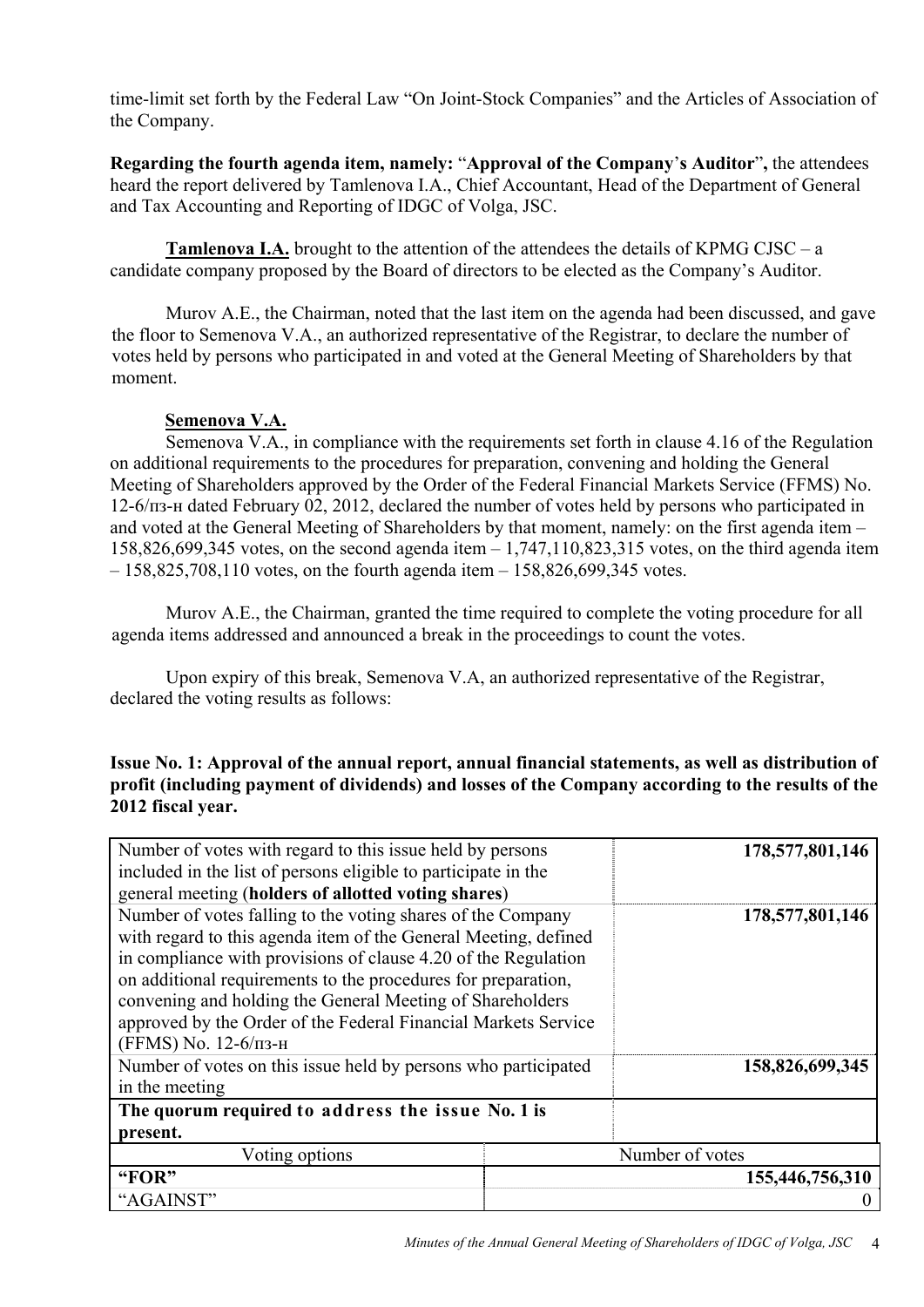| ITD"<br>,,<br>$\cdot$ .<br>.<br>$\sim$<br>the contract of the contract of the contract of the contract of the contract of the contract of the contract of | $  -$<br>$\sim$ $\sim$<br>-<br>,,,,,<br>. |
|-----------------------------------------------------------------------------------------------------------------------------------------------------------|-------------------------------------------|
|                                                                                                                                                           |                                           |

| Number of votes not counted due to invalidity | 19,366,756 |
|-----------------------------------------------|------------|
| of certain ballots and on other grounds.      |            |

#### **Resolution passed by the Annual General Meeting of Shareholders on the first agenda issue:**

1. To approve the Annual report and the Annual financial statements of the Company based on the results of the 2012 fiscal year.

2. To approve the following distribution of the Company's profit (loss) for the 2012 fiscal year:

| Designation                                                      | (muc. py6.) |
|------------------------------------------------------------------|-------------|
| Retained (undistributed) profit (loss) for the reporting period: | 1,161,973   |
| To be allocated to: Reserve fund                                 | 58,098      |
| Profit for development purposes                                  | 812,793     |
| Dividends                                                        | 291,082     |
| Repayment of loss of previous years                              |             |

**3. To pay dividends in specie on ordinary shares of the Company according to the results of 2012 in the amount of 0.00163 rubles per each ordinary share of the Company not later than 60 days after the relevant resolution is passed.** 

## **Issue No. 2: Election of members of the Board of Directors of the Company.**

|                                                                      | Number of votes with regard to this issue held by persons included in |                            |  |
|----------------------------------------------------------------------|-----------------------------------------------------------------------|----------------------------|--|
| the list of persons eligible to participate in the general meeting   |                                                                       |                            |  |
| (holders of allotted voting shares)                                  |                                                                       |                            |  |
| Number of votes falling to the voting shares of the Company with     |                                                                       | 178,577,801,146            |  |
| regard to this agenda item of the General Meeting, defined in        |                                                                       |                            |  |
| compliance with provisions of clause 4.20 of the Regulation on       |                                                                       |                            |  |
| additional requirements to the procedures for preparation, convening |                                                                       |                            |  |
| and holding the General Meeting of Shareholders approved by the      |                                                                       |                            |  |
| Order of the Federal Financial Markets Service (FFMS) No. 12-6/n3-   |                                                                       |                            |  |
| H                                                                    |                                                                       |                            |  |
| Number of votes for cumulative voting on this issue held by persons  |                                                                       | 1,747,110,823,315          |  |
| who participated in the meeting                                      |                                                                       |                            |  |
| The quorum required to address the issue No. 2 is present.           |                                                                       |                            |  |
| Item<br>Full name of a nominee                                       |                                                                       | Number of cumulative votes |  |
| No.                                                                  |                                                                       |                            |  |
| "FOR", vote breakdown by candidates                                  |                                                                       |                            |  |
| <b>Adler Yuri Veniaminovich</b><br>1.                                |                                                                       | 133, 242, 121, 342         |  |
| Bashindzhagyan Astkhik Artashesovna<br>2.                            |                                                                       | 133, 242, 121, 342         |  |
| Varvarin Aleksandr Viktorovich<br>3.                                 |                                                                       | 133,241,318,193            |  |
| <b>Guryanov Denis Lvovich</b><br>4.                                  | 133, 242, 121, 342                                                    |                            |  |
| 5.<br><b>Inozemtsev Vladimir Vyacheslavovich</b>                     | 11,906,781                                                            |                            |  |
|                                                                      |                                                                       |                            |  |
| Ozhegina Natalia Klimentievna<br>6.                                  |                                                                       | 133, 242, 121, 342         |  |
| <b>Pavlov Vadim Alekseevich</b><br>7.                                |                                                                       | 129,248,248,650            |  |
| 8.<br>Pankstyanov Yuri Nikolaevich                                   |                                                                       | 133, 242, 121, 342         |  |
| Prokhorov Egor Vyacheslavovich<br>9.                                 |                                                                       | 135, 655, 358, 322         |  |
| 10.<br><b>Ryabikin Vladimir Anatolievich</b>                         | 136,029,851,881                                                       |                            |  |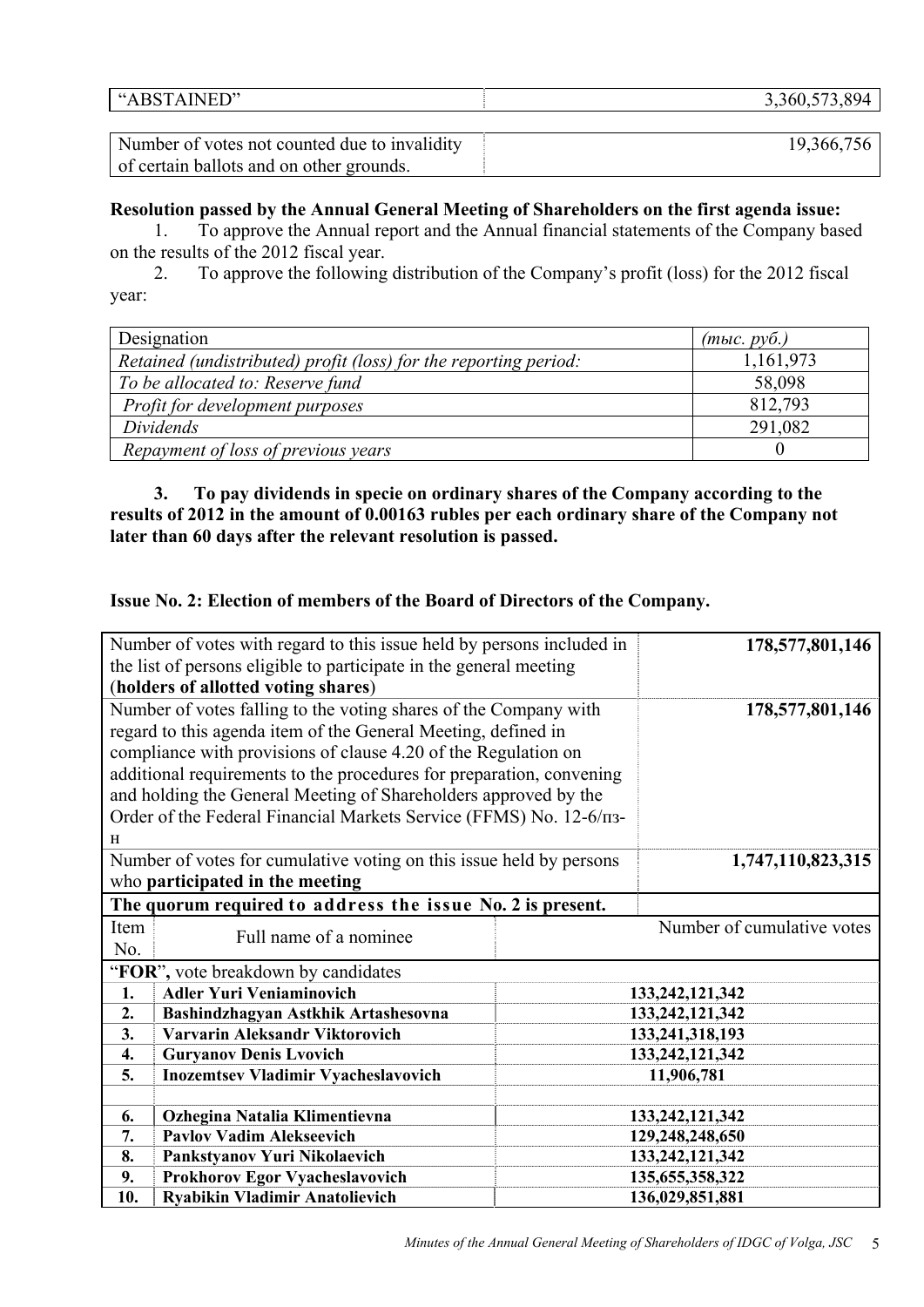| 11. | <b>Streltsov Sergey Viktorovich</b>   | 133,242,121,342 |
|-----|---------------------------------------|-----------------|
| 12. | <b>Remes Seppo Ukha</b>               | 190,935,384,981 |
| 13. | <b>Kulikov Denis Viktorovich</b>      | 44,926,136,200  |
| 14. | <b>Shevchuk Aleksandr Viktorovich</b> |                 |
| 15. | David Alexander Hern                  | 0               |
| 16. | <b>Klaptsov Aleksey Vitalievich</b>   |                 |
| 17. | Gavrilova Tatiana Vladimirovna        | 177,431,366,860 |
| 18. | <b>Brodskiy Ilya Viktorovich</b>      |                 |
| 19. | <b>Soifer Maksim Viktorovich</b>      | 803,149         |

| Voting options                                | Number of cumulative votes |
|-----------------------------------------------|----------------------------|
| "AGAINST"                                     |                            |
| "ABSTAINED"                                   |                            |
| Number of votes not counted due to invalidity | 177,720,246                |
| of certain ballots and on other grounds.      |                            |

## **Resolution passed by the Annual General Meeting of Shareholders on the second agenda issue:**

 To elect the Board of Directors consisting of the following members: Remes Seppo Ukha, Gavrilova Tatiana Vladimirovna, Ryabikin Vladimir Anatolievich, Prokhorov Egor Vyacheslavovich, Adler Yuri Veniaminovich, Bashindzhagyan Astkhik Artashesovna, Guryanov Denis Lvovich, Ozhegina Natalia Klimentievna, Pankstyanov Yuri Nikolaevich, Streltsov Sergey Viktorovich, Varvarin Aleksandr Viktorovich.

## **Issue No. 3: Election of members of the Internal Audit Commission of the Company.**

| Number of votes with regard to this issue held by persons       | 178,577,801,146 |
|-----------------------------------------------------------------|-----------------|
| included in the list of persons eligible to participate in the  |                 |
| general meeting (holders of allotted voting shares)             |                 |
| Number of votes falling to the voting shares of the Company     | 178,576,809,911 |
| with regard to this agenda item of the General Meeting, defined |                 |
| in compliance with provisions of clause 4.20 of the Regulation  |                 |
| on additional requirements to the procedures for preparation,   |                 |
| convening and holding the General Meeting of Shareholders       |                 |
| approved by the Order of the Federal Financial Markets          |                 |
| Service (FFMS) No. 12-6/пз-н                                    |                 |
| Number of votes on this issue held by persons who               | 158,825,708,110 |
| participated in the meeting                                     |                 |
| The quorum required to address the issue No. 3 is               |                 |
| present.                                                        |                 |

Pursuant to clause 6, Article 85 of the Federal Law "On Joint-Stock Companies", the shares held by the members of the Board of Directors of the Company or by persons holding positions in the management bodies of the Company, are not eligible to vote when electing the members of the Internal Audit Commission of the Company.

| Item | Full name of a                       | Voting options  |                 |                 | Number of votes NOT                                       |
|------|--------------------------------------|-----------------|-----------------|-----------------|-----------------------------------------------------------|
| No.  | nominee                              | "FOR"           | "AGAINST"       | "ABSTAINED"     | COUNTED due to                                            |
|      |                                      | Number of votes | Number of votes | Number of votes | invalidity of certain<br>ballots and on other<br>grounds. |
|      | Kabizskina<br>Elena<br>Aleksandrovna | 153,982,568,543 | 3,452,205       | 3,366,042,739   | 1,473,644,623                                             |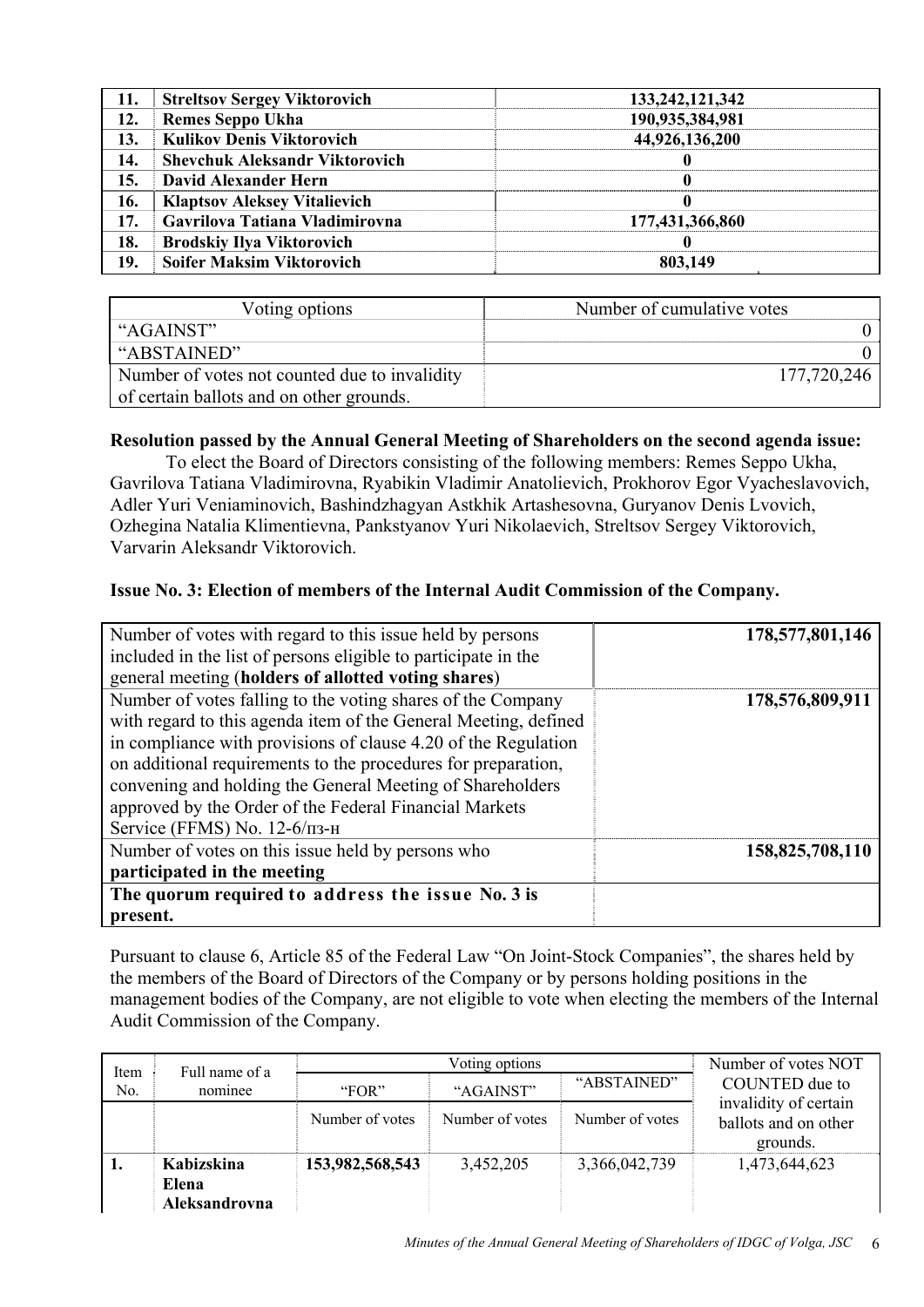| 2. | Kormushkina<br>Lyudmila<br><b>Dmitrievna</b> | 153,985,714,670 | 306,078          | 3,366,042,739 | 1,473,644,623 |
|----|----------------------------------------------|-----------------|------------------|---------------|---------------|
| 3. | <b>Meshalova</b><br>Galina<br>Ivanovna       | 155,443,943,270 | 306,078          | 3,366,042,739 | 15,416,023    |
| 4. | Khokholkova<br>Ksenia<br>Valerievna          | 153,986,020,748 | $\boldsymbol{0}$ | 3,366,042,739 | 1,473,644,623 |
| 5. | <b>Knyazev</b><br><b>Sergei</b><br>Yurievich | 153,986,020,748 | $\boldsymbol{0}$ | 3,366,042,739 | 1,473,644,623 |

## **Resolution passed by the Annual General Meeting of Shareholders on the third agenda issue:**

 To elect the Auditing Commission of the Company consisting of the following members: Meshalova Galina Ivanovna, Khokholkova Ksenia Valerievna, Knyazev Sergei Yurievich, Kormushkina Lyudmila Dmitrievna, Kabizskina Elena Aleksandrovna.

## **Issue No. 4: Approval of the Company's Auditor.**

| Number of votes with regard to this issue held by persons included in       | 178,577,801,146 |
|-----------------------------------------------------------------------------|-----------------|
| the list of persons eligible to participate in the general meeting (holders |                 |
| of allotted voting shares)                                                  |                 |
| Number of votes falling to the voting shares of the Company with            | 178,577,801,146 |
| regard to this agenda item of the General Meeting, defined in               |                 |
| compliance with provisions of clause 4.20 of the Regulation on              |                 |
| additional requirements to the procedures for preparation, convening        |                 |
| and holding the General Meeting of Shareholders approved by the Order       |                 |
| of the Federal Financial Markets Service (FFMS) No. 12-6/пз-н               |                 |
| Number of votes on this issue held by persons who participated in the       | 158,826,699,345 |
| meeting                                                                     |                 |
| The quorum required to address the issue No. 4 is present.                  |                 |

| Voting options | Number of votes |
|----------------|-----------------|
| "FOR"          | 155,449,223,806 |
| "AGAINST"      |                 |
| "ABSTAINED"    | 3,360,573,894   |

| Number of votes not counted due to invalidity of | 16,901,645 |
|--------------------------------------------------|------------|
| certain ballots and on other grounds.            |            |

## **Resolution passed by the Annual General Meeting of Shareholders on the fourth agenda item:**  To approve KPMG, CJSC as the Company's Auditor.

 There being no further business to discuss upon announcement of the voting results, Murov A.E., the Chairman, expressed his gratitude to the shareholders for attending the Meeting and declared the Meeting closed.

#### Appendices:

1. Minutes of the Counting Commission on the results of voting at the Annual General Meeting of Shareholders of IDGC of Volga, JSC.